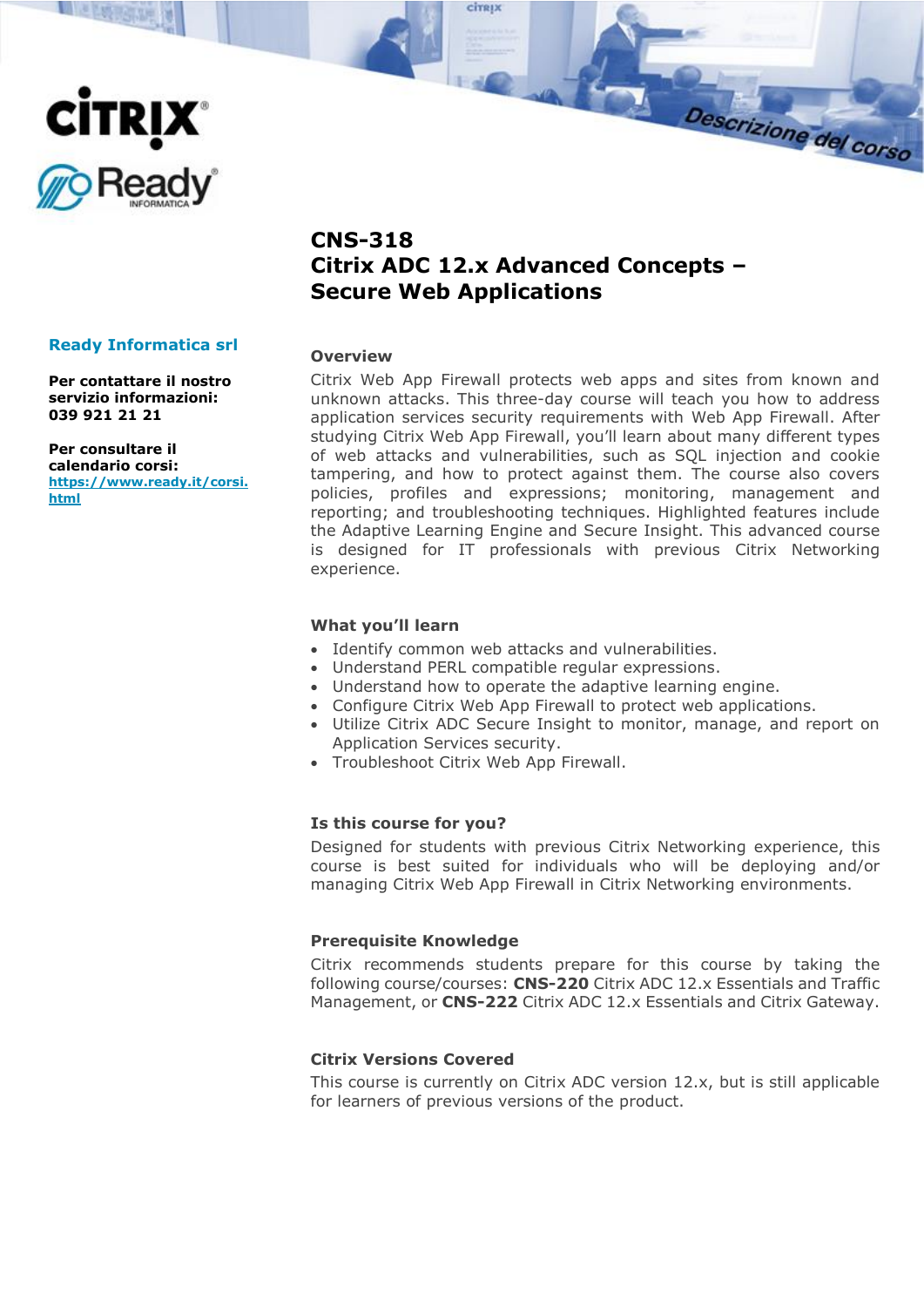

**ELECTRIC** 

#### **Learning Path**



ciraix



Descrizione del corso

**Certification**

Citrix Gateway

None

#### **Course Length**

3 days

## **Topic Outline**

## **Module 1: Citrix Web App Firewall Overview**

- Web App Firewall Security Model
- Common Attacks Overview
- PCI-DSS Compliance

# **Module 2: Web App Firewall**

- Profiles
- Policies
- Engine Settings
- AppFirewall Learning

# **Module 3: Regular Expressions**

- Forms of Regular Expressions
- Using Regular Expressions
- Meta/Literal Characters
- PCRE
- RegEx Tools
- Regular Expression Scope

#### **Module 4: Attacks and Protections**

- Data Flow with AppFirewall
- Security Checks
- Web App Firewall
- Adaptive Learning
- Signatures
- Cookie Protection
- Advanced Form Protection Checks
- URL Protections